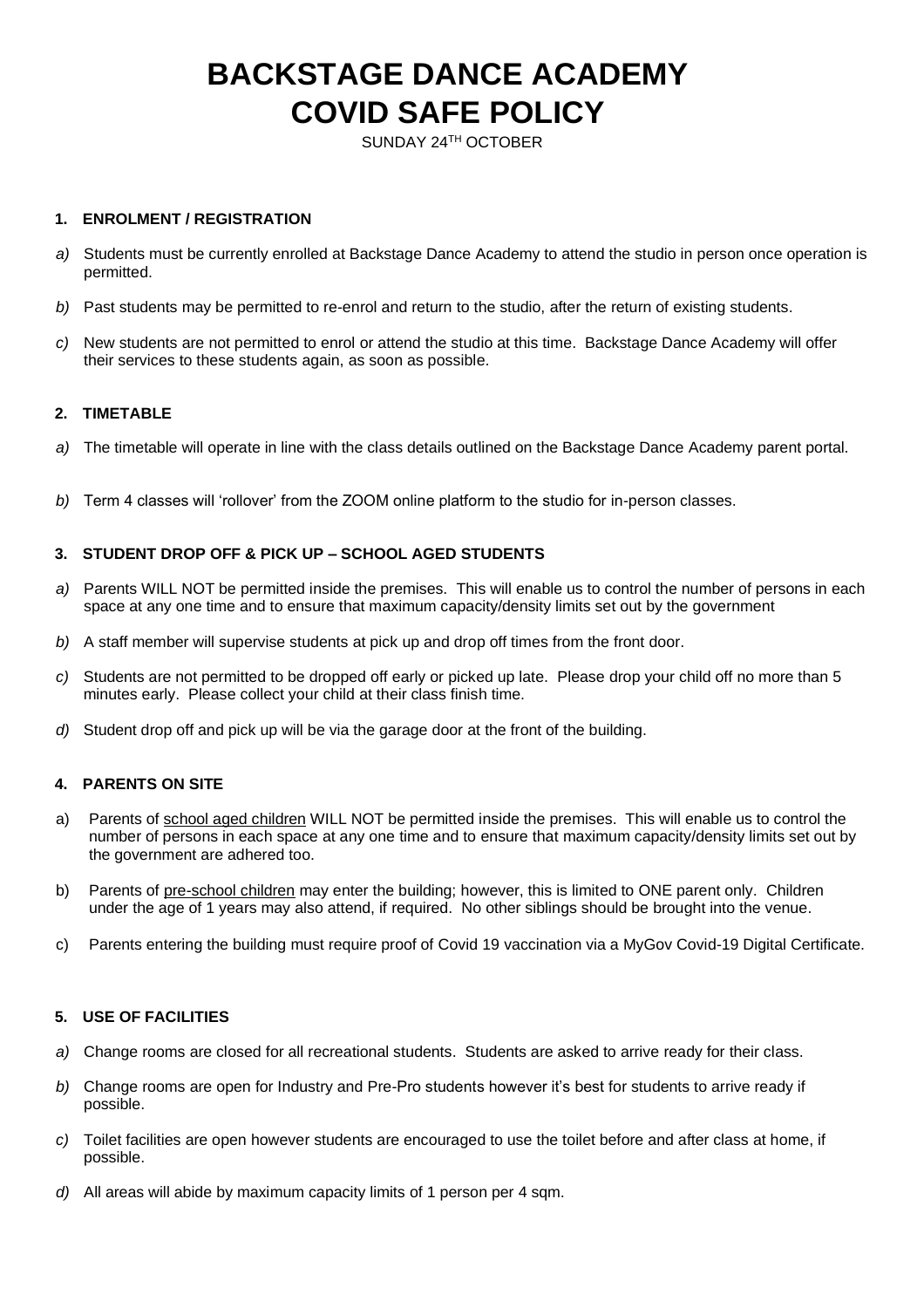### **6. HYGIENE MEASURES**

- *a)* Students are not permitted to bring iPads, food or toys to share with other students.
- *b)* Where possible doors will remain open, allowing students to pass through without touching door handles.
- *c)* Hand sanitiser is available for use.
- *d)* Regular cleaning and disinfecting will occur.

## **7. OFFICE**

- *a)* The Backstage Dance Academy office will be closed.
- *b)* Inquiries can only be made via phone or email, not in person.
- *c)* Payments can only be made via direct debit.
- *d)* No food or drinks will be sold from the canteen.
- *e)* Uniform can be purchased online via the Backstage Dance Academy online store, [www.backstagedanceacademy.com.au/shop.](http://www.backstagedanceacademy.com.au/shop) Students will be able to collect purchased items before/after their class time. We highly encourage parents to purchase uniform without the need to try garments on, if possible.

# **8. REFUNDS/CREDITS AND MAKE UP CLASSES**

- *a)* If Backstage Dance Academy cancels classes due to Covid-19, students will be provided with a make up class. If a make up class cannot be provided by Backstage Dance Academy, a credit or refund may be offered.
- *b)* If a student cannot attend their classes at Backstage Dance Academy due to Covid 19, the student will be able to attend the class remotely, via ZOOM. Reasons for absence include waiting for a Covid test result, isolating due to Covid exposure, or illness that may or may not be Covid 19.

#### **9. HYGIENE**

- *a)* All Acrobatics students are encouraged to bring their own yoga mat or towel.
- *b)* Door handles and ballet barres will be cleaned in between classes.
- *c)* Dance floors will be cleaned regularly.
- *d)* Students must bring their own water bottle.
- *e)* Social distancing will be encouraged.
- *f)* Food is not to be shared.
- *g)* Students should not share their belongings.
- *h)* Students/Staff should avoid touching their face.
- *i)* Students/Staff should avoid close contact with others such as hugs, high 5's etc.